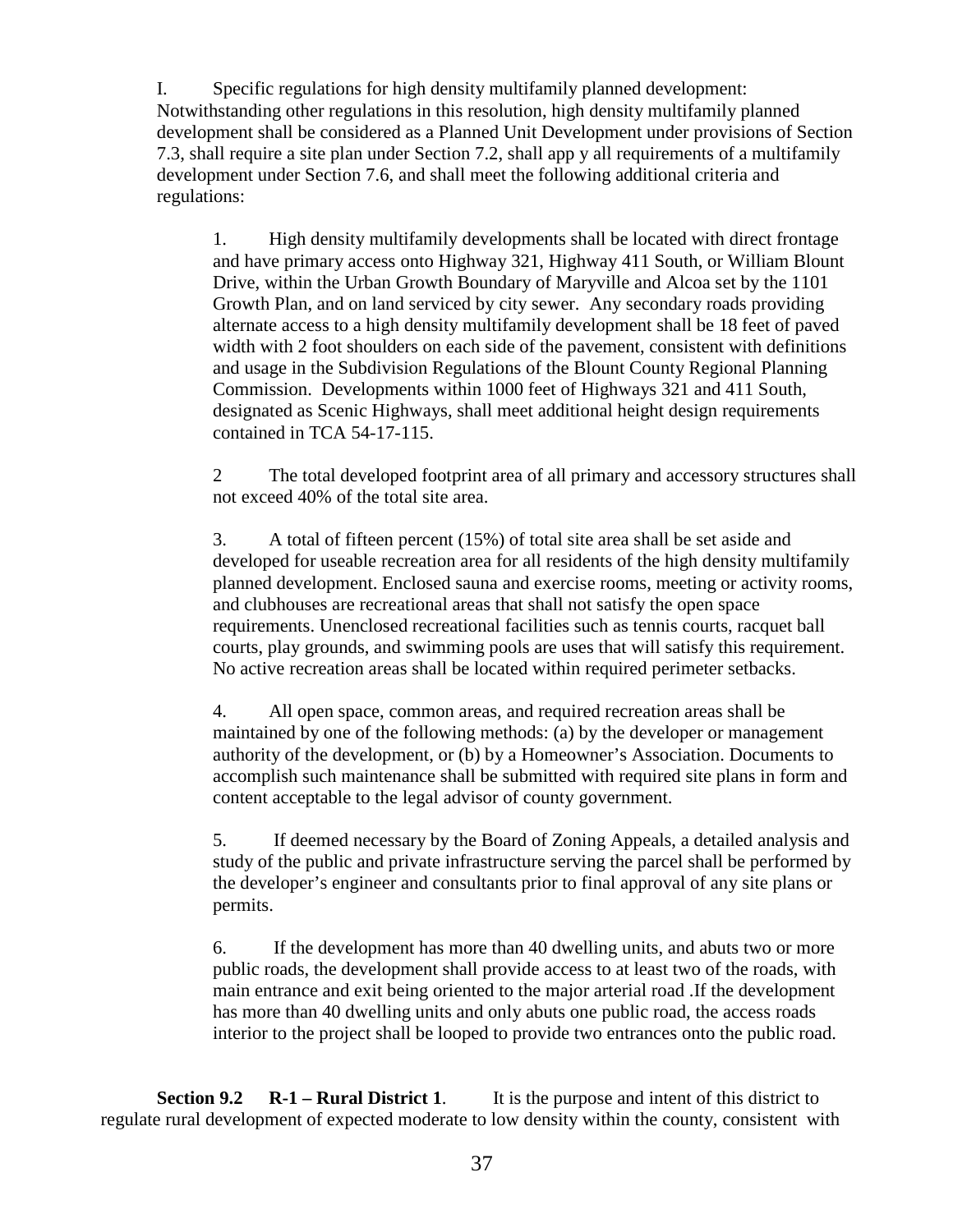the overall purposes of this Resolution contained in Article 3, consistent with provisions in Public Chapter 1101 of 1998 (Tennessee Code Annotated Section 6-58-101, *et seq*), and consistent with plans adopted by Blount County.

A. Permitted Uses: one or two single family dwellings or manufactured home dwellings on a single lot, duplex dwellings, customary home occupations, group homes as provided in Tennessee Code Annotated, Section 13-24-101, *et seq*; churches, temples and other places of worship, cemeteries associated with churches and other places of worship; local, state and federal government and utility uses necessary for providing services to land or population within the district; and accessory structures customarily associated with the above uses.

**B.** Uses Permitted as Special Exceptions: multifamily dwellings including three or more of any dwelling units per lot (see also Section 7.6) and their associated sales or rental offices for the development, family commercial enterprises (see Section 7.10), nursing homes, retirement homes, sanitariums, assisted care living facilities, and resident facilities with special services, treatment, or supervision; day care facilities; commercial cemeteries not associated with a church or other place of worship; government and utility uses of a regional character necessary for providing service to the land and population within a broader region including the district; sawmills and associated lumberyards; bed and breakfast accommodations; golf driving range; vacation cabin rental (see also section 7.11); *private non-commercial airstrips*; and accessory structures customarily associated with the above uses.

C. Uses Permitted as Special Exceptions with Specific Limitations: Indoor Sport Shooting Range (Subject to provisions and requirements in Section 7.13); Outdoor Sport Shooting Range (Subject to provisions and requirements in Section 7.13); Convenience Stores with vehicle fuel sales, provided that any such convenience stores with vehicle fuel sales shall be located only with access and frontage on an arterial or collector status road as specified on the Major Road Plan of any regional planning commission within the county as registered with the Register of Deeds office, and provided that any such use shall be conducted on a lot or tract of at least one acre, that any such use shall be housed in a structure with footprint no greater than 4,000 square feet, and that buffering of the use from surrounding residential land shall be constructed and maintained; *commercial campgrounds and recreational vehicle parks (see also section 7.18***)**.

D. Uses Prohibited: In the R-1-Rural District 1, adult oriented establishments as defined in TCA 7-51-1101 et seq., and pain management clinics. All other uses are prohibited except those uses permitted specifically or by special exception by the Board of Zoning Appeals.

- E. Uses Requiring Site Plan Review: All uses permitted as special exception in sub-sections B and C above. Permitted uses in subsection A above requiring land greater than three acres, except one or two single family or manufactured home dwelling on a single lot, duplex dwelling on separate lot, and customary accessory structures to such excepted uses.
- F. Minimum Lot Size and Density: